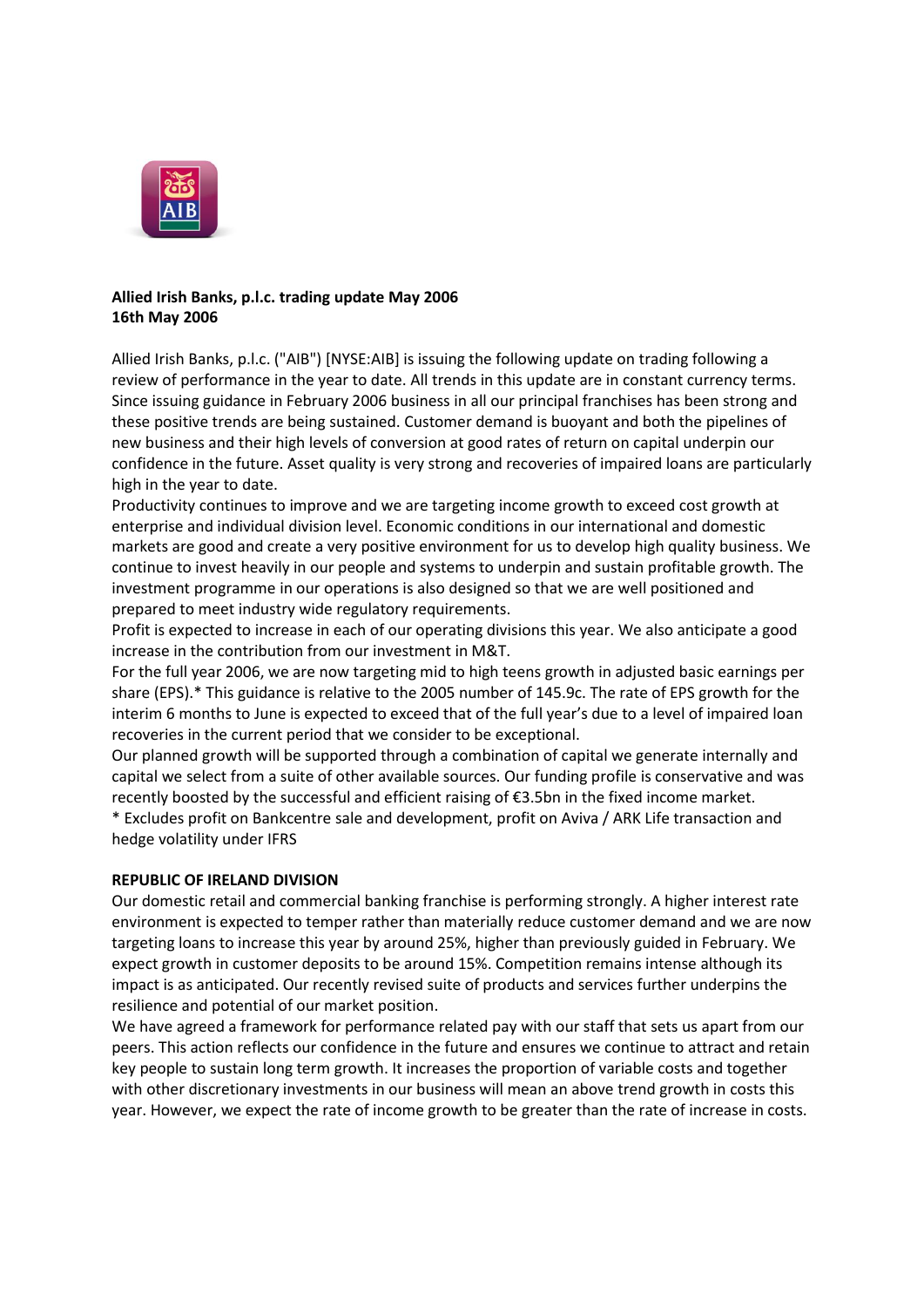# **UK DIVISION**

In Great Britain our focus on chosen business sectors continues to deliver high quality growth. The consistent high grade customer service we provide is creating an abundance of opportunities and there is strong momentum in both loans and deposits. Our aggressive business development plan is being executed by high calibre teams in which we continue to invest and supplement with additional skilled people. Branch and office locations are being upgraded or relocated to ensure we optimise the potential of our market position.

First Trust in Northern Ireland is performing well and in line with expectations.

Full year loan growth for the division is expected to be over 20% and deposits are expected to grow by around 15%.

### **CAPITAL MARKETS**

Corporate Banking, which comprises over half this division's profit, is enjoying another outstanding year. We have a proven ability to identify and establish premium positions in attractive international markets from which we derive over 70% of Corporate Banking's profit. This ability, allied to a strong domestic franchise is the hallmark of Corporate Banking's consistent outperformance. We are targeting loans to increase by around 20% this year and expect the pattern of strong profit growth to continue.

Global Treasury is performing well. Performance in our customer business is well distributed and robust across the major product lines of foreign exchange, cash management and interest rate risk management. Performance in our wholesale business is in line with expectations with our bond management activities a highlight.

Goodbody Stockbrokers and our corporate finance teams are notable contributors to an overall good performance anticipated in Investment Banking.

### **POLAND DIVISION**

A year of strong profit growth is expected in Poland.

Buoyant demand for our best-in-class investment funds products is a particular highlight. Momentum in the latter months of 2005 has continued and inflows from new and existing customers are running at record levels.

An increase in our loan book of around 10% is anticipated with good demand evident for personal loans. Demand for local currency mortgages is beginning to recover which we see as a welcome development. The business lending environment is gradually improving and while liquidity amongst corporates is still high there is a positive outlook for investment spending which should increase loan demand.

In the savings market, customers are primarily focused on investment funds; we expect a single digit increase in our deposits this year.

#### **M&T BANK CORPORATION**

A good contribution is expected again in 2006 as M&T maximises opportunities in a relatively lower growth environment. In the first quarter of this year, M&T once again exceeded market consensus. Both efficiency gains and further improvements in asset quality were highlights of performance.

#### **MARGINS**

In line with our guidance at the announcement of our 2005 results in February we continue to expect around 20 basis points of reduction in our net interest margin this year. The causes are the same as they have been for some time – loans growing faster than deposits, lower reinvestment rates for customer account funds, business mix and competition.